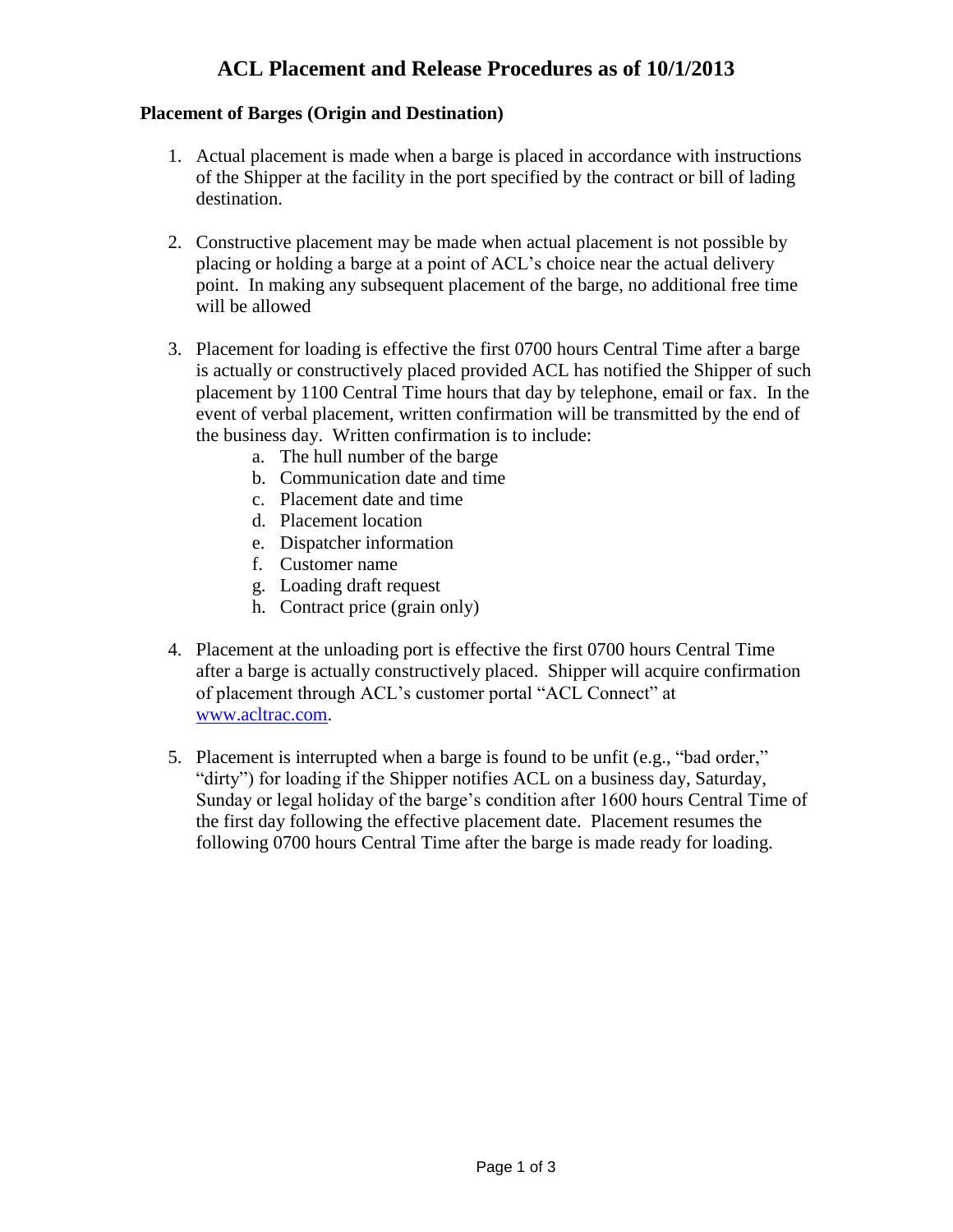## **Release Instructions**

Notice of Release after Loading

1. Unless otherwise agreed, the Shipper shall give ACL notice of release by telephone, email or fax, when a barge is loaded and ready to be picked up. In order to release a barge as of 0700 hours Central Time, the barge must be loaded prior to 0700 hours Central Time, and notice of release be given by 1100 hours Central Time that day. In the event of verbal release, written confirmation will be transmitted by the end of the business day. Written confirmation is to include:

- a. The word "Release"
- b. The hull number of the barge
- c. Communication date and time
- d. Release date and time
- e. Release location
- f. Draft or tonnage
- g. Commodity
- h. Destination
- i. Person releasing barge
- j. Customer Name
- k. Barge release emails can be sent to: [BARGERLS@ACLINES.COM,](mailto:BARGERLS@ACLINES.COM) or Grain release emails can be sent to: [GRAINRLS@ACLINES.COM,](mailto:GRAINRLS@ACLINES.COM) or

Fax release (grain or any dry commodity): 812-288-1664

- 2. For Saturday, Sunday and legal holiday loading, barges shall not be considered to be released unless:
	- a. The Shipper gives ACL pre-advice no later than the preceding business day. The Buyer shall confirm said release to ACL in writing by the end of the preceding business day, or
	- b. The Shipper contacts ACL by telephone on a Saturday, Sunday or legal holiday and releases the barge(s) by 1100 hours the Shipper shall confirm said release to ACL in writing.
	- c. In either Release Instructions 2.a. or 2.b. written confirmation is to include:
		- 1. The word "Release"
		- 2. The hull number of the barge
		- 3. Communication date and time
		- 4. Release date and time
		- 5. Release location
		- 6. Draft or tonnage
		- 7. Commodity
		- 8. Destination
		- 9. Person releasing barge
		- 10. Customer name